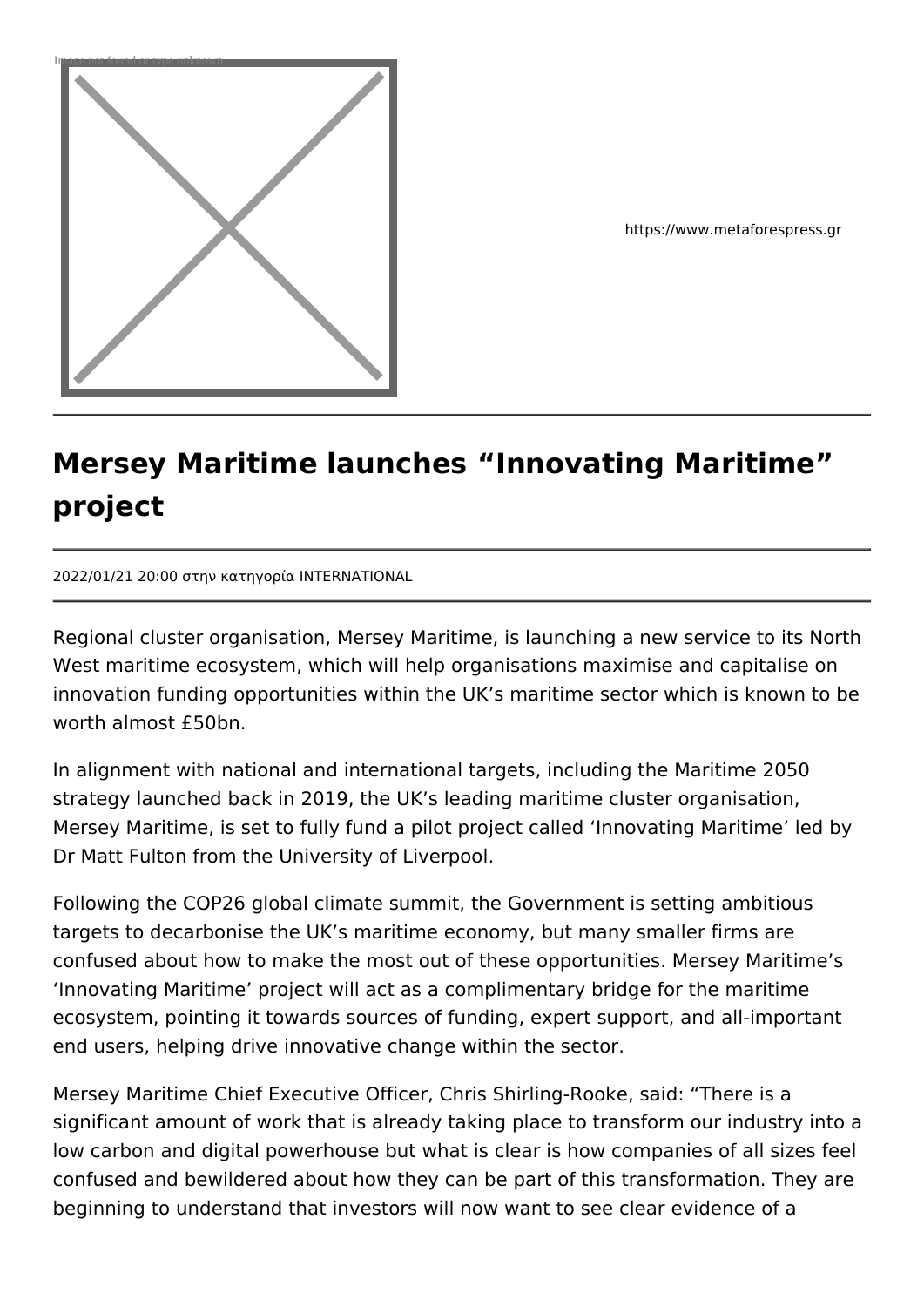commitment to investment in both decarbonisation and digital technology.

"Over the past couple of years, we have seen our 'Technology and Innovation Forum' thrive, with partners including Peel Ports Group, Peel Land & Property, Bibby, Liverpool John Moores University (LJMU), The Manufacturing Technology Centre and Royal HaskoningDHV, all playing key supporting roles. The part that was missing was the independent expertise to really support businesses draw down the funding as well as showcase their technology to the tier one companies. This new service will be free to our members, and I know they will find it invaluable. The need is clear, and we are 100% committed to supporting them to innovate in order to answer the big challenges that our industry faces."

As part of Dr Fulton's new role as Chief Innovation Officer, he will be focused on:

- The delivery of five 'cornerstone' regional projects of national significance.
- Advising and supporting members around the development of innovation projects.
- Maximising and capitalising on both private and public innovation funding opportunities, including from central government.
- Representing Mersey Maritime on the national Maritime UK Technology and Innovation Group.
- Developing thought leadership around maritime innovation in the North West ecosystem.
- Leading the Mersey Maritime Technology and Innovation Forum.

Commenting, Dr Fulton, said: "This is a fantastic opportunity to bring commercial R&D interests together with the world-class research institutions within our city region and beyond. Twinning expertise and facilities at the University of Liverpool, Liverpool John Moores University (LJMU) and the Manufacturing Technology Centre (MTC) with industrial creativity will enable us to develop projects of national and international significance.

"This is a really exciting time for the maritime sector, which is currently undergoing an innovation renaissance. The unique challenges and opportunities offered by digitalisation and artificial intelligence gives huge scope for us to make a tangible difference, increasing efficiency, investment and jobs whilst reducing our impact on the environment. I look forward to making a positive impact to the industry by providing a service that promotes change for the better."

Within the sector, several businesses supported by Mersey Maritime were able to draw down grant funding through the first round of the government's 'Clean Maritime Demonstration Competition' in 2021 including Bibby Marine and Expleo.